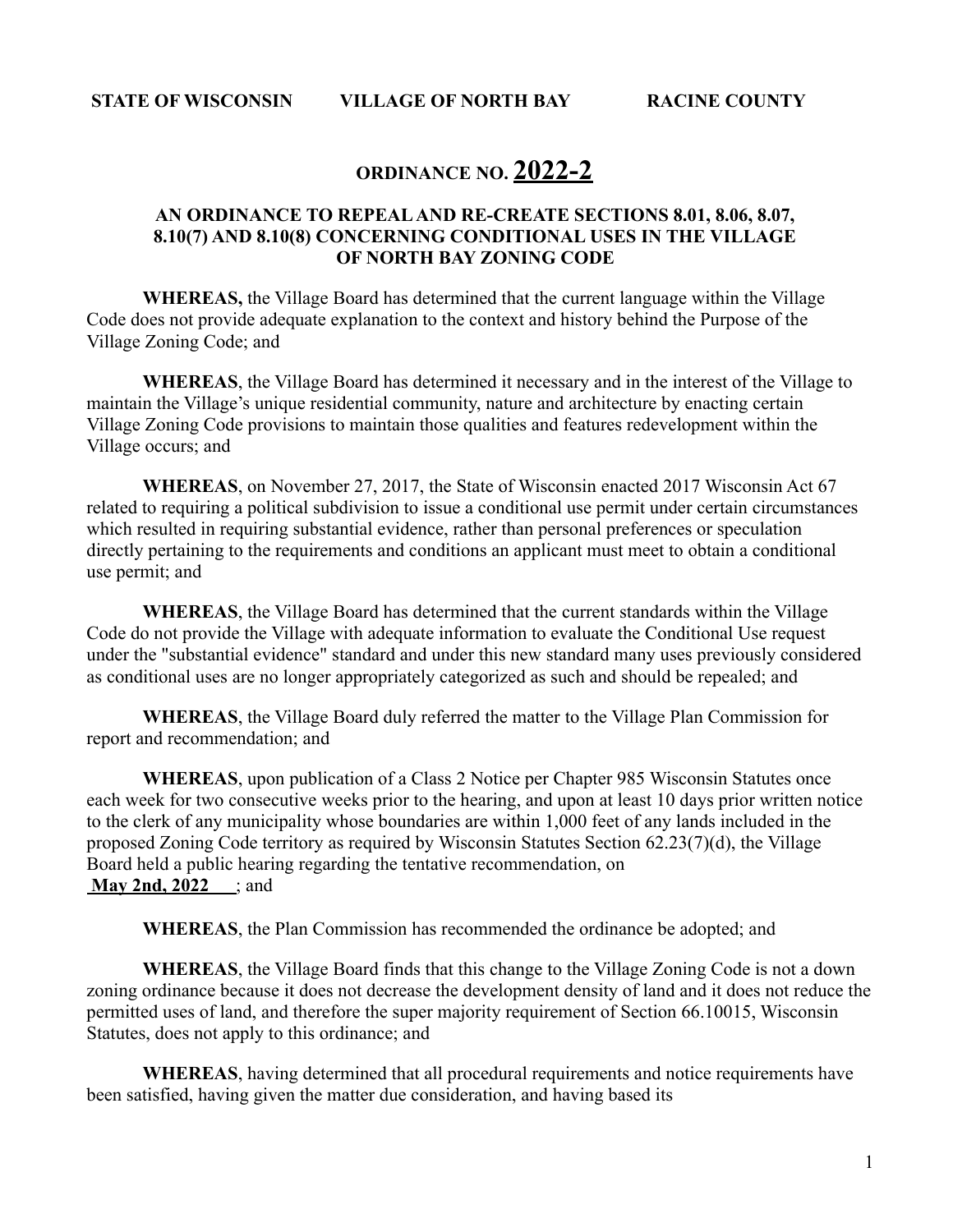determination on the effect of the granting of such zoning amendments on the health, safety and welfare of the community, and the immediate neighborhood in which said use will be located, and having given due consideration to the municipal problems involved as well as the impact on the surrounding properties as to noise, dust, smoke and odor, and others, hereby determine that the zoning amendments will not violate the spirit or intent of the Zoning Code for the Village of North Bay, will not be contrary to the public health, safety or general welfare of the Village of North Bay. will not be hazardous, harmful, noxious, offensive and will not for any other reason cause a substantial adverse effect on the property values and general desirability of the neighborhoods within the Village and will be consistent with the Village of North Bay Comprehensive Plan.

**NOW THEREFORE**, the Village Board for the Village of North Bay, Racine County, Wisconsin does hereby ordain as follows:

**SECTION 1:** Chapter 8 of the Village of North Bay Village Code, entitled, "Planning and Zoning," Section 8.01 entitled "Purpose," is hereby repealed and re-created as follows:

The purpose of this Ordinance is to promote the public health, safety and general welfare of the community and these regulations are designed to lessen congestion in the streets and highways; to further the orderly layout and use of land; to secure safety from fire, panic and other dangers; to prevent overcrowding of lands; to avoid undue concentration of population; to facilitate adequate provisions for transportation, water, sewerage, schools, parks, playgrounds and other public requirements; to insure proper legal description and proper monumenting of land subdivided. The historic Village of North Bay is an eclectic confluence of architectural styles deployed over several decades. Houses were designed to complement the rolling landscape, lake views, original trees, and existing homes creating the "North Bay aesthetic". This unique mosaic of contemporary, traditional and revival architecture that characterizes North Bay has attracted home buyers from across the country. It is a source of pride to residents and is a key component of maintaining our unique completely exclusive residential community which is the only complete residential community in Racine County. These regulations are made with reasonable consideration, among other things, of the character of the Village with a view of conserving if not increasing the value of the buildings placed upon land, providing the best possible environment for human habitation and for encouraging the most appropriate use of land throughout the Village.

**SECTION 2:** Chapter 8 of the Village of North Bay Village Code, entitled, "Planning and Zoning," Section 8.06 entitled "Definitions," Subsection (11.5) is hereby created as follows:

"Conditional use" means a use allowed under a conditional use permit, special exception, or other special zoning permission issued by a city, but does not include a variance.

**SECTION 3:** Chapter 8 of the Village of North Bay Code, entitled "Planning and Zoning," Section 8.06 entitled "Definitions," Subsection (71) is hereby repealed.

**SECTION 4:** Chapter 8 of the Village of North Bay Code, entitled "Planning and Zoning," Section 8.07 entitled "District Establishment, Use and Regulation," Subsection (4) is hereby created as follows.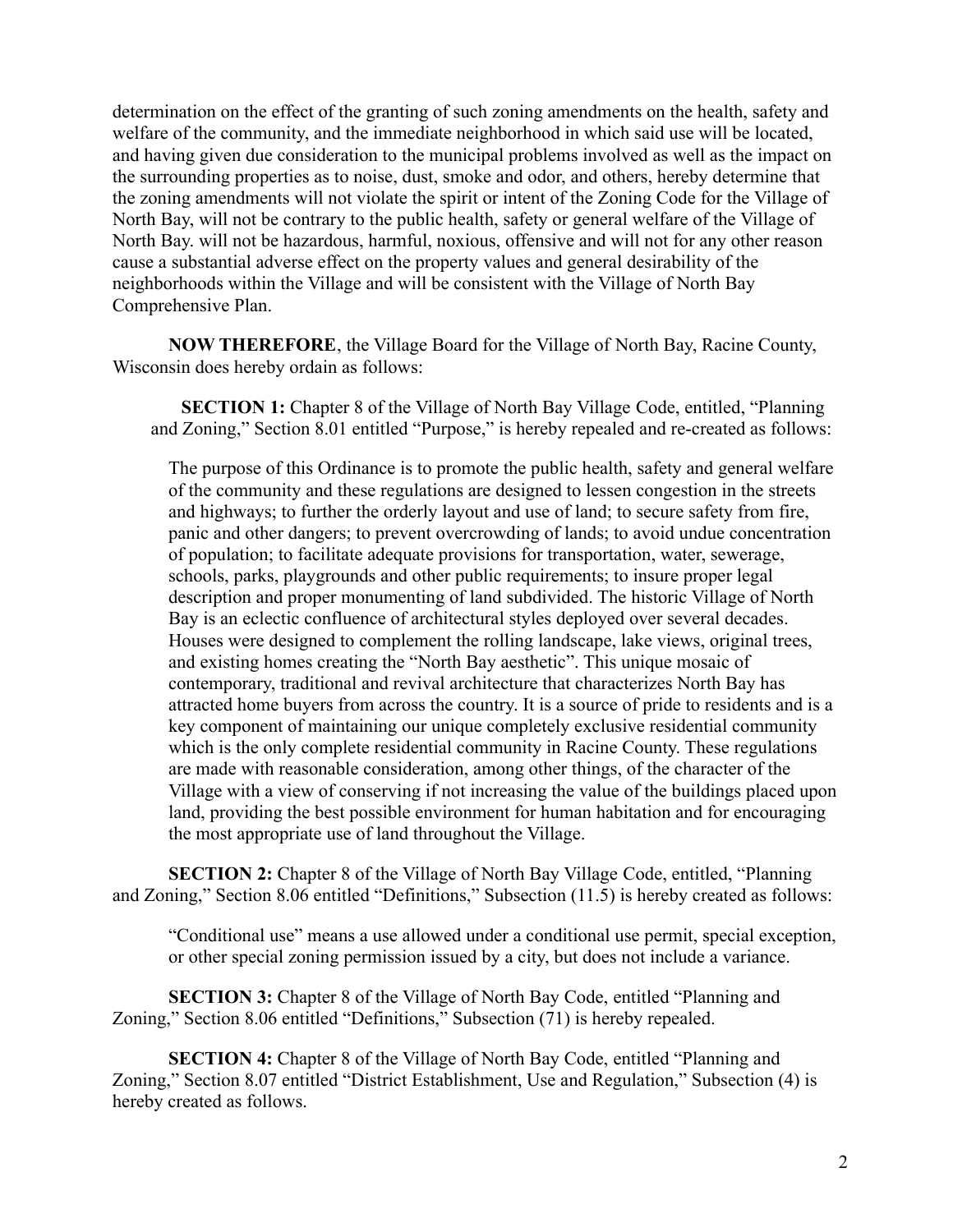(4) To maintain the North Bay aesthetic, construction following the teardown of an existing house must emulate the previous structure. Specifically, the replacement house must replicate the exterior dimensions, i.e. height, length and width, location and orientation on the lot, setbacks, and square footage of the previous house. Building materials, insulation, windows, doors, plumbing, heating, air conditioning, and electrical systems of the new structure may be updated with approval of the planning commission.

Any variance of this standard must be approved by the planning commission.

**SECTION 5:** Chapter 8 of the Village of North Bay Village Code, entitled, "Planning and Zoning," Section 8.10 entitled "Residential Conservation Overlay District Establishment, Uses and Standards of Review," Subsection (7) entitled "Review and Approval" is hereby repealed and re-created as follows.

(7) Review and Approval. The Village Planning Commission shall review the application for a Conditional Use Permit and hold a public hearing upon class 2 notice as required by Wisconsin Statutes Section 62.23(7)(de)3 jointly with the Village Board. The Village Planning Commission shall then consider and vote to recommend the grant or denial of the Conditional Use Permit application. The recommendation shall be made based upon the applicable standards of the ordinance by substantial evidence presented at the hearing, as required by Wisconsin Statutes Section 62.23(7)(de)3. The Planning Commission shall then forward that recommendation to the Village Board. The Village Board shall make the final determination in the manner required by Wisconsin Statutes Section 62.23(7)(de)3.

(a) Conditions such as, but not limited to, landscaping, architectural design, type of construction, construction commencement and completion dates, location, water supply and waste disposal system, street dedication, flood proofing, ground cover, diversions, silting basins, terraces, stream bank protection, planting screens, operational controls, roadway access restrictions, increased yards, stream crossings or culverts may be considered by the Village Planning Commission, along with any and all other relevant matters, when reviewing, considering, and voting upon the application for a Conditional Use Permit.

The standard conditions listed below are automatically incorporated into the terms of a Conditional Use Permit issued under this section, unless otherwise stated in the Conditional Use Permit.

- 1 Any use not specifically listed as permitted shall be considered to be prohibited except as may be otherwise specifically provided herein. In case of a question as to the classification of use, the question shall be submitted to the Village Plan Commission for determination.
- 2 No use is hereby authorized unless the use is conducted in a lawful, orderly and peaceful manner. Nothing in this order shall be deemed to authorize any public or private nuisance or to constitute a waiver, exemption or exception to any law, ordinance, order or rule of either the municipal governing body, the County of Racine, the State of Wisconsin, the United States of America or other duly constituted authority, except only to the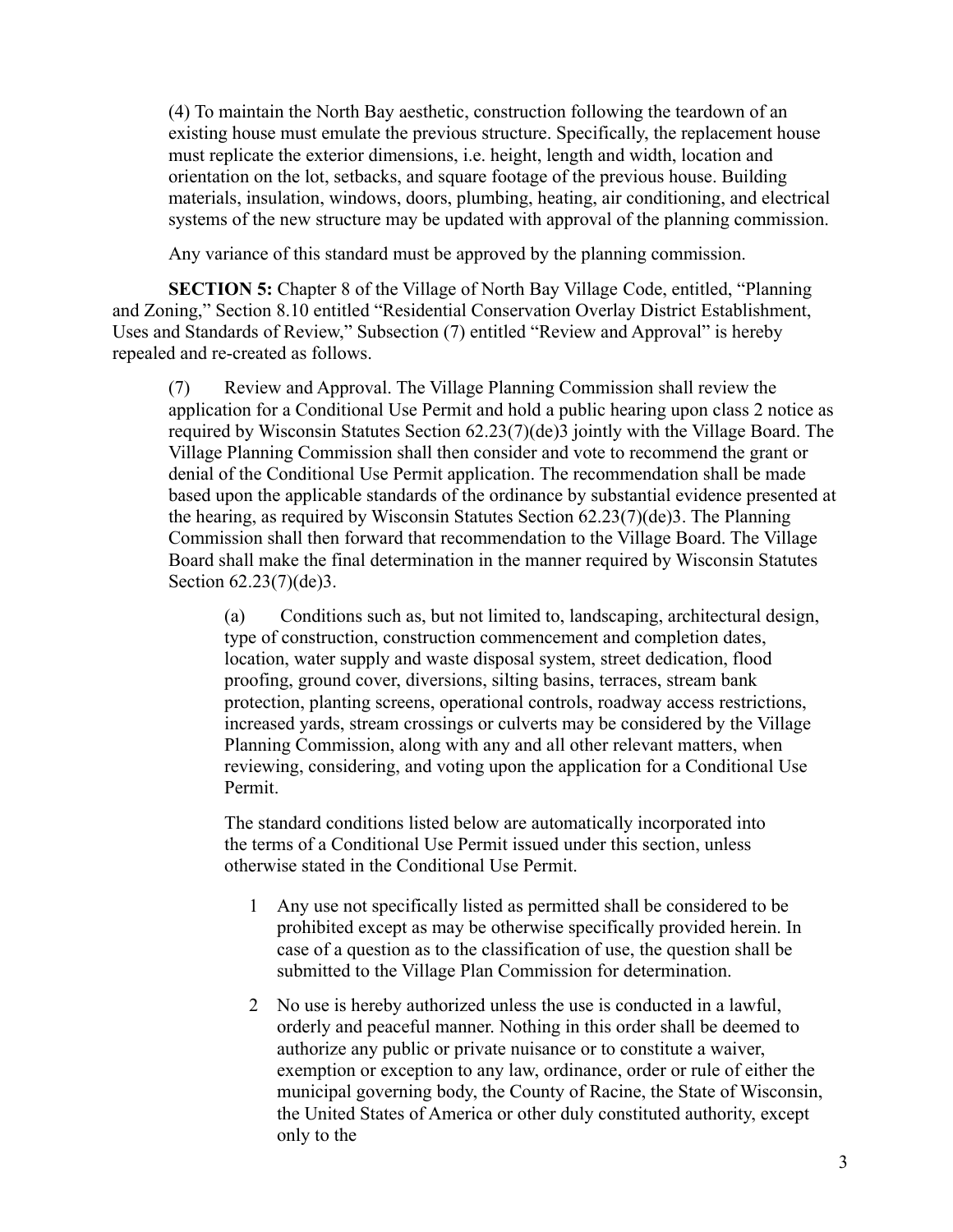extent that it authorizes the use of the subject property above described in any specific respects described herein. This order shall not be deemed to constitute a building permit, nor shall this order constitute any other license or permit required by Village ordinance or other law.

- 3 This conditional use hereby authorized shall be confined to the subject property described, without extension or expansion other than as noted herein, and shall not vary from the purposes herein mentioned unless expressly authorized in writing by the Village Plan Commission as being in compliance with all pertinent ordinances.
- 4 All buildings and grounds shall be maintained in a neat, attractive and orderly way.
- 5 The property shall comply with all rules and regulations of the Village and the local Fire Department, including submission to routine inspections by Village and Fire Department staff.
- 6 Should the permitted conditional use be abandoned in any manner, or discontinued in use for twelve (12) months, or continued other than in strict conformity with the conditions of the original approval, or should the petitioner be delinquent in payment of any monies due and owing to the Village, or should a change in the character of the surrounding area or the use itself cause it to be no longer compatible with the surrounding area or for similar cause based upon consideration of public health, safety or welfare, the conditional use may be terminated by action of the Village Plan Commission, pursuant to the enforcement provisions of this Conditional Use Order, and all applicable ordinances.
- 7 Any change, addition, modification, alteration and/or amendment of any aspect of this conditional use, including but not limited to an addition, modification, alteration, and/or amendment to the use, premises (including but not limited to any change to the boundary limits of the subject property), structures, lands or owners, other than as specifically authorized herein, shall require a new permit and all procedures in place at the time must be followed.
- 8 Unless this conditional use permit expressly states otherwise, plans that are specifically required by this conditional use order may be amended upon the prior approval of the Village Plan Commission if the Village Plan Commission finds the plan amendment to be minor and consistent with the conditional use permit. Any change in any plan that the Village Plan Commission feels, in its sole discretion, to be substantial shall require a new permit, and all procedures in place at the time must be followed.
- 9 Petitioner and Owner Agreement. As a condition precedent to the issuance of the conditional use permit, the owner of the Subject Property shall approve the issuance of this conditional use permit upon the terms and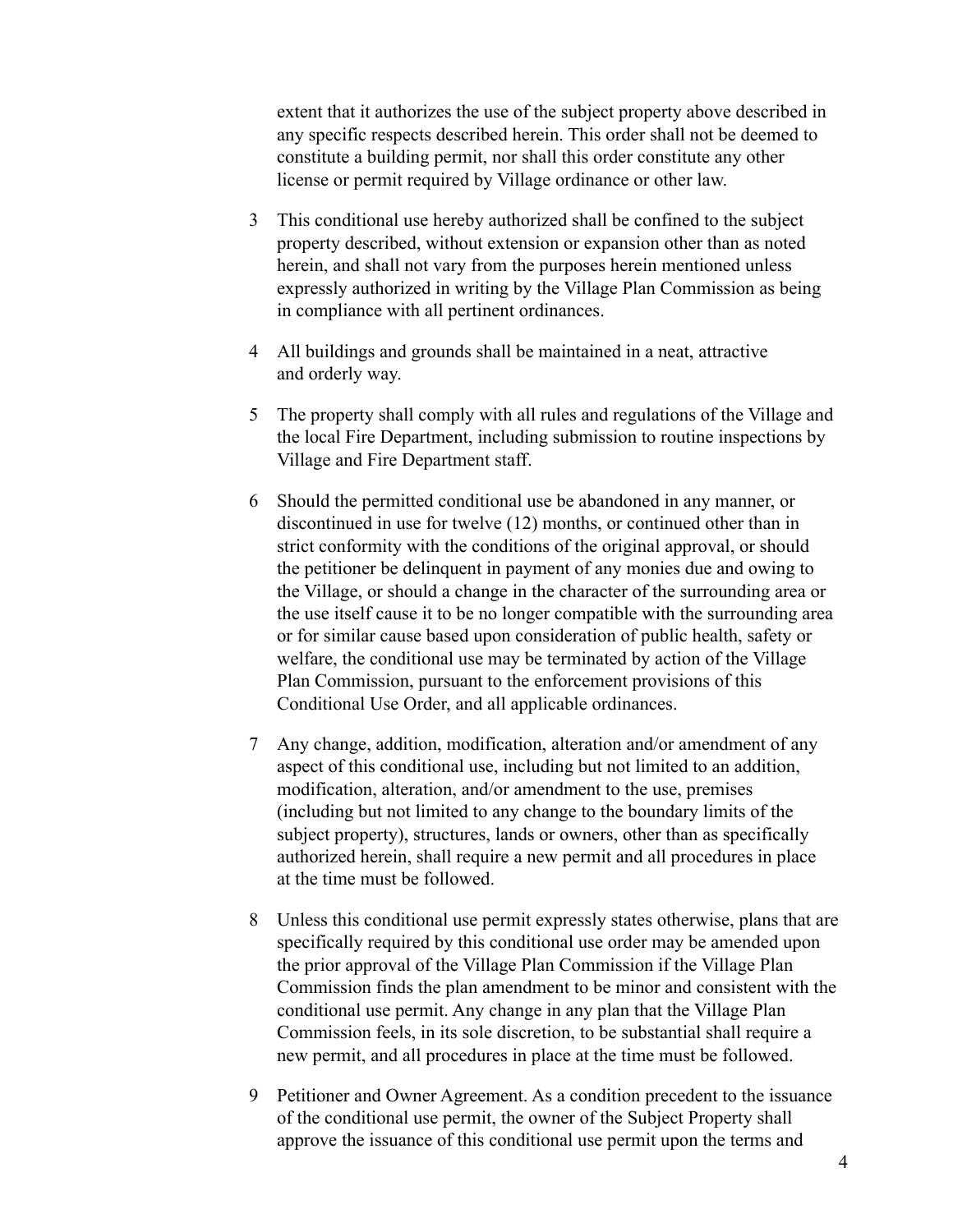conditions described herein in writing, and the Petitioner is required to accept the terms and conditions of the same in its entirety in writing.

- 10 Professional fees. Petitioner shall, on demand, reimburse the Village for all costs and expenses of any type that the Village incurs in connection with this application, including the cost of professional services incurred by the Village (including engineering, legal, planning and other consulting fees) for the review and preparation of the necessary documents or attendance at meetings or other related professional services for this application, as well as for any actions the Village is required to take to enforce the conditions in this conditional approval due to a violation of these conditions.
- 11 Payment of charges. Any unpaid bills owed to the Village by the Subject Property Owner or his or her tenants, operators or occupants, for reimbursement of professional fees (as described above); or for personal property taxes; or for real property taxes; or for licenses, permit fees or any other fees owed to the Village; shall be placed upon the tax roll for the Subject Property if not paid within thirty (30) days of billing by the Village, pursuant to section 66.0627, Wisconsin Statutes. Such unpaid bills also constitute a breach of the requirements of this conditional approval that is subject to all remedies available to the Village, including possible cause for termination of this approval.
- 12 Current Address. The Petitioner is obligated to file with the Village Clerk a current mailing address and current phone number at which the Petitioner can be reached, which must be continually updated by the Petitioner if such contact information should change, for the duration of this conditional use. If the Petitioner fails to maintain such current contact information, the Petitioner thereby automatically waives notice of any proceedings that may be commenced under this conditional approval, including proceedings to terminate this conditional use.
- 13 Conditions Shown in Minutes Incorporated. All conditions of approval imposed by duly adopted motion of the Village Board in its consideration of the Petitioner's application, as noted in the Minutes of the Village Board meeting at which approval was granted, are specifically incorporated herein by reference.
- 14 Should any paragraph or phrase of this conditional use permit be determined by a Court to be unlawful, illegal or unconstitutional, said determination as to the particular phrase or paragraph shall not void the rest of the conditional use and the remainder shall continue in full force and effect.
- 15 If any aspect of this conditional use permit or any aspect of any plan contemplated and approved under this conditional use is in conflict with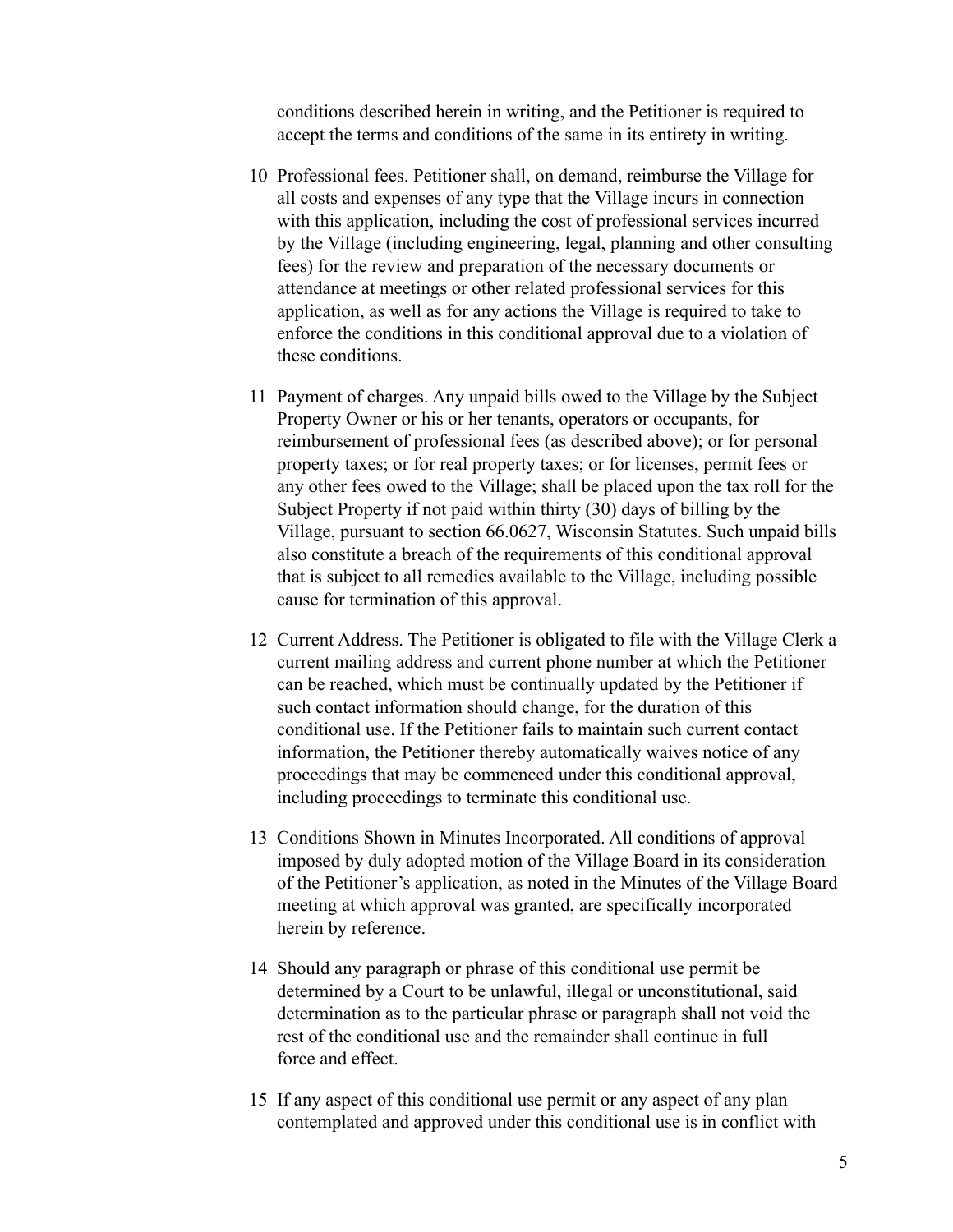any other aspect of the conditional use or any aspect of any plan of the conditional use, the more restrictive provision shall be controlling as determined by the Village Plan Commission.

- (b) Subject to all other requirements of this Chapter, excavating and filling for the siting of a new single family residence or an addition to an existing single family residence shall be allowed provided that such activities are limited to that area actually needed to site the structure on the lot and further provided that such activities be conducted so as to prevent erosion and sedimentation and preserve the natural beauty of the Village.
- (c) With respect to conditional uses within shorelands, the standards set forth in Section 281.31(5)(a) of the Wisconsin Statutes, in particular as they relate to the avoidance or control of pollution, shall apply. Page 8-20 Printed 2.8.2020
- (d) Performance Standards
	- 1. It is the intent of this Section to describe performance standards for the regulation of uses and to establish an objective and equitable basis for control and to ensure that the community is adequately protected from potential hazardous and nuisance-like effects. These performance standards are designed to limit, restrict, and prohibit the effects of those uses outside their premises or zoning district. In addition, these performance standards are intended to comply with other applicable local, state and federal codes and standards. All structures, lands, air and water shall hereafter comply with the following performance standards.
	- 2. Control of Odors. No operation or activity shall emit any substance or combination of substances in such quantities that create an objectionable odor. The Plan Commission reserves the right to request an odor control plan from the applicant to identify potential odors and implement recommendations from the plan.
	- 3. Control of Fire and Explosive Hazards
		- a. All uses involving the manufacturing, utilization, processing, or storage of flammable and explosive materials shall be provided with adequate safety devices against the hazard of fire and explosion and with adequate firefighting and fire suppression equipment and devices as may be required by the Fire Prevention Code.
		- b. All materials that range from active to intense burning shall be manufactured, utilized, processed, and stored only in completely enclosed buildings which have noncombustible exterior walls and an automatic fire extinguishing system.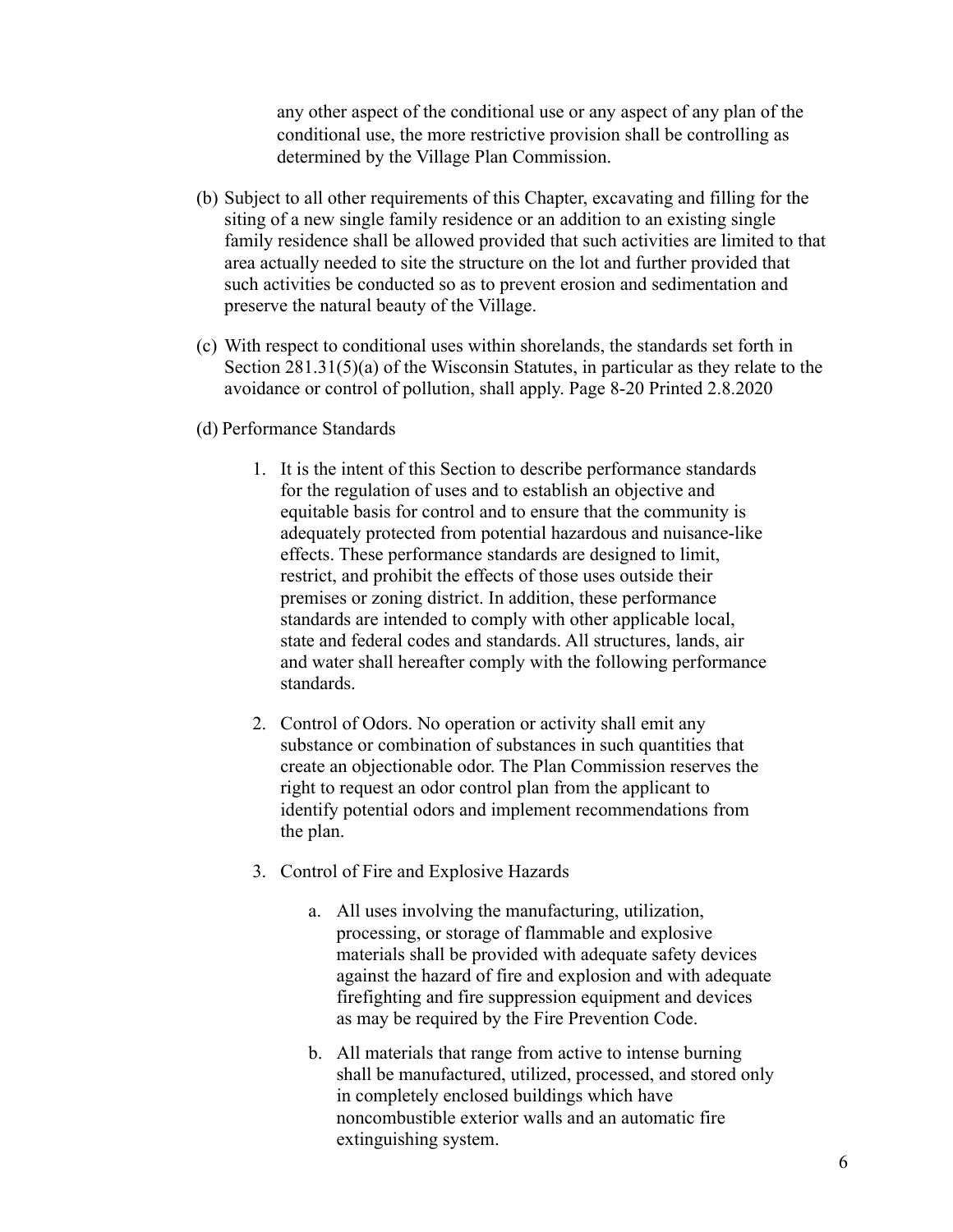- c. The storage of fuels and other materials that produce flammable or explosive vapors shall be permitted only after review and approval by the Village Fire Department and in accord with their requirements to minimize fire and explosive hazards.
- 4. Glare, Heat and External Lighting
	- a. No operation or activity shall produce any intense lighting, glare or heat with the source directly visible beyond the boundary of the property line. Operations producing light, glare, or heat shall be conducted within an enclosed building.
	- b. External lighting shall be shielded so that light rays do not adversely affect adjacent uses.
- 5. Water Quality Standards
	- a. No activity shall locate, store, or permit the discharge of any treated, untreated, or inadequately treated liquid, gaseous, or solid materials of such nature, quantity, obnoxiousness, toxicity or temperature that might runoff, seep, percolate, or wash into surface or subsurface waters so as to contaminate, pollute or harm such waters or cause nuisances such as objectionable shore deposits, floating or submerged debris, oil or scum, color, odor, taste or unsightliness, or be harmful to human, animal, plant, or aquatic life.
	- b. No activity shall withdraw water or discharge any liquid or solid materials so as to exceed or contribute toward exceeding the minimum standards and those other standards and the application of those standards set forth in Wis. Adm. Code NR 102 or in other applicable Chapters which regulate water quality.
- 6. Noise. No operation or activity shall transmit any noise beyond the boundaries of the property so that it becomes a nuisance.
- 7. Vibration
	- a. No operation or activity shall transmit any physical vibration that is above the vibration perception threshold of an individual at or beyond the property line of the source. Vibration perception threshold means the minimum ground- or structure-borne vibrational motion necessary to cause a reasonable person to be aware of the vibration by such direct means as, but not limited to,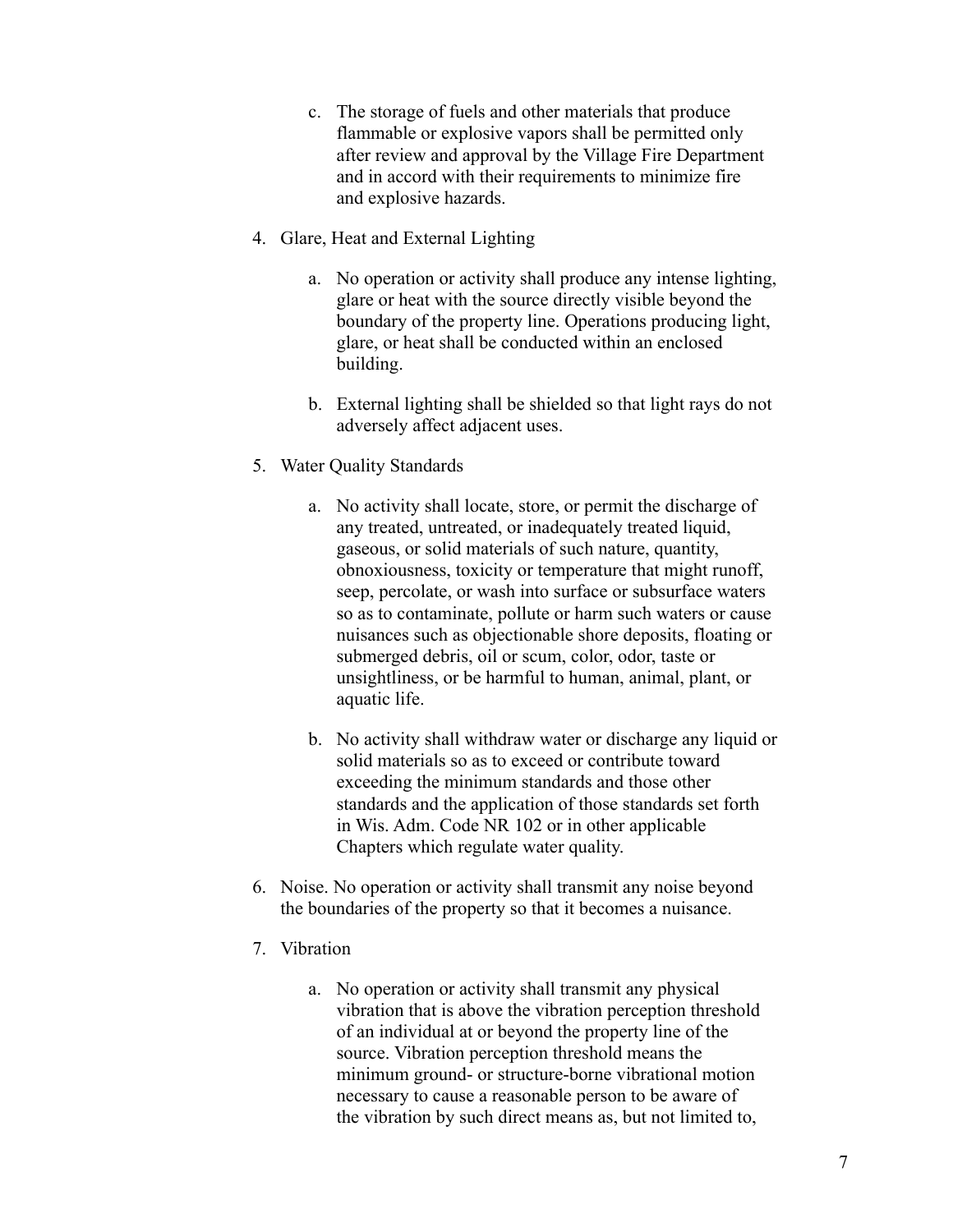sensation by touch or visual observation of moving objects.

- b. Vibrations not directly under the control of the property user and vibrations from temporary construction or maintenance activities shall be exempt from the above standard.
- 8. Traffic Impact. The Plan Commission reserves the right to require a traffic impact study in order to identify impacts to adjacent properties and roadways and to identify improvements or actions required to minimize or eliminate impacts. No use shall be approved unless the applicant implements the conclusions and recommendations of the study. The traffic study shall be prepared by a registered professional engineer in accordance with the following standards:
	- a. Manual on Transportation Studies (Institute of Transportation Engineers (ITE))
	- b. Traffic Impact Analysis Guidelines (Wisconsin Department of Transportation)
	- c. Manual on Uniform Traffic Control Devices (Federal Highway Administration)
	- d. Trip Generation Manual (Institute of Transportation Engineers)
	- e. Other local, county or state standards

**SECTION 6:** Chapter 8 of the Village of North Bay Village Code, entitled, "Planning" and Zoning," Section 8.10 entitled "Residential Conservation Overlay District Establishment, Uses and Standards of Review," Subsection (8) entitled "Village Board Action" is hereby created as follows.

(8) Village Board Action. Following a public hearing held jointly with the Village Planning Commission, and after careful consideration of the Village Planning Commission's recommendation, the Village Board may grant the Conditional Use Permit as applied for, grant the Conditional Use Permit with conditions deemed appropriate by the Board, or deny the permit, based upon whether the standards of the ordinance have been met as demonstrated by substantial evidence at the hearing. The requirements of Section 62.23(7)(de) Wisconsin Statutes shall apply. The provisions of any Conditional Use Permit granted by the Village Board shall comply with all of the provisions of this Chapter and the Village of North Bay Code of Ordinances.

# **SECTION 7:** CONTINUATION OF EXISTING PROVISIONS

The provisions of this ordinance, to the extent that they are substantively the same as those of the ordinances in force immediately prior to the enactment of this ordinance, are intended as a continuation of such ordinances and not as new enactments, and the effectiveness